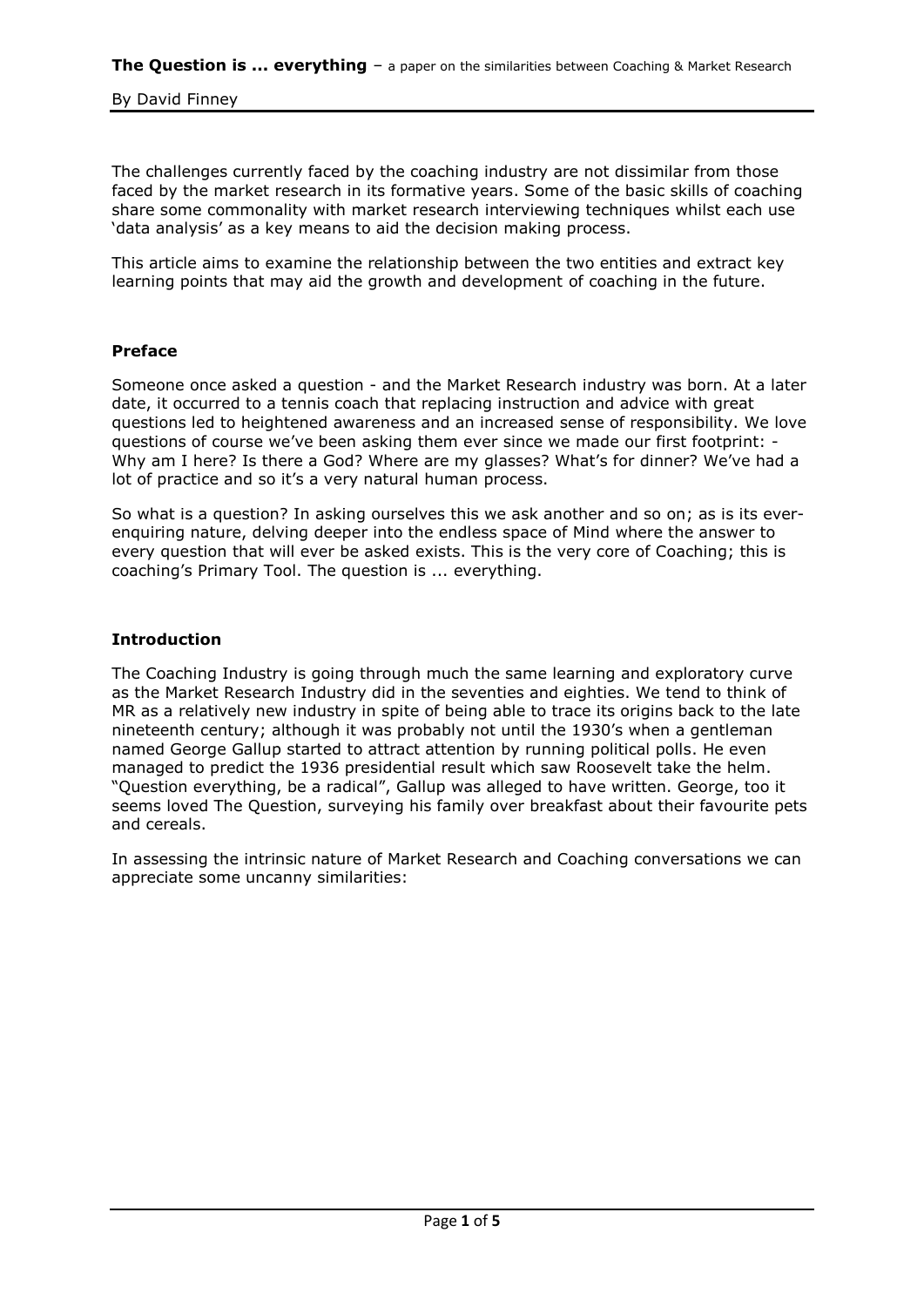| <b>Market Research</b>                           | Coaching                                       |
|--------------------------------------------------|------------------------------------------------|
|                                                  |                                                |
| A structured or semi-structured interview        | A structured / semi-structured conversation    |
| between Interviewer and Interviewee              | between Coach and Coachee (in personal         |
| (Respondent)                                     | performance/life coaching is also the Client)  |
| The Interviewer asks a variety of open and       | The Coach asks a variety of open and closed    |
| closed questions to learn more about the         | questions to learn more about the respondent   |
| respondent's views and opinions                  | in terms of goals and commitment               |
| The Researcher analyses the data provided by     | The Coach and Coachee analyse the data         |
| the respondent                                   | provided by the Coachee                        |
| The Researcher draws conclusions from the data   | The Coach and Client draw conclusions from     |
| output and passes the interpretation to a third  | the data output and the Client makes decisions |
| party (Client) who makes decisions thereafter    | thereafter                                     |
| The Client considers whether further research is | The Client considers whether further coaching  |
| required                                         | is required                                    |

#### Table 1: The Comparisons

# **Journey Goals**

MR"s journey into broader consumer, employee and customer satisfaction studies gained momentum in the fifties, sixties and seventies respectively. In 1974, Mori advertised for a research executive paying  $E2-3K$  a year whilst the 2007 annual MRS survey revealed total industry revenue in the UK of  $£1.35$  billion. With TNS acquiring NFO in 2003 and GfK doing the same to NOP a few years on, suddenly the industry was a big player game, the gulf between the top names and the SMEs was widening. An extraordinary migration from The Cottage where returners to work began interviewing from their garages and kitchens in the eighties giving birth to the early CATI (Computer Assisted Telephone Interviewing) centres; companies such as the Independent Research Bureau were created from roots such as these.

Former IRB Managing Director Don Beverly recalls: "If I may borrow from Naomi Stadlen's best-selling Parenting book, we were desperate to demonstrate what quantitative researchers do, "especially when it looks like nothing"" (Beverly, 2005).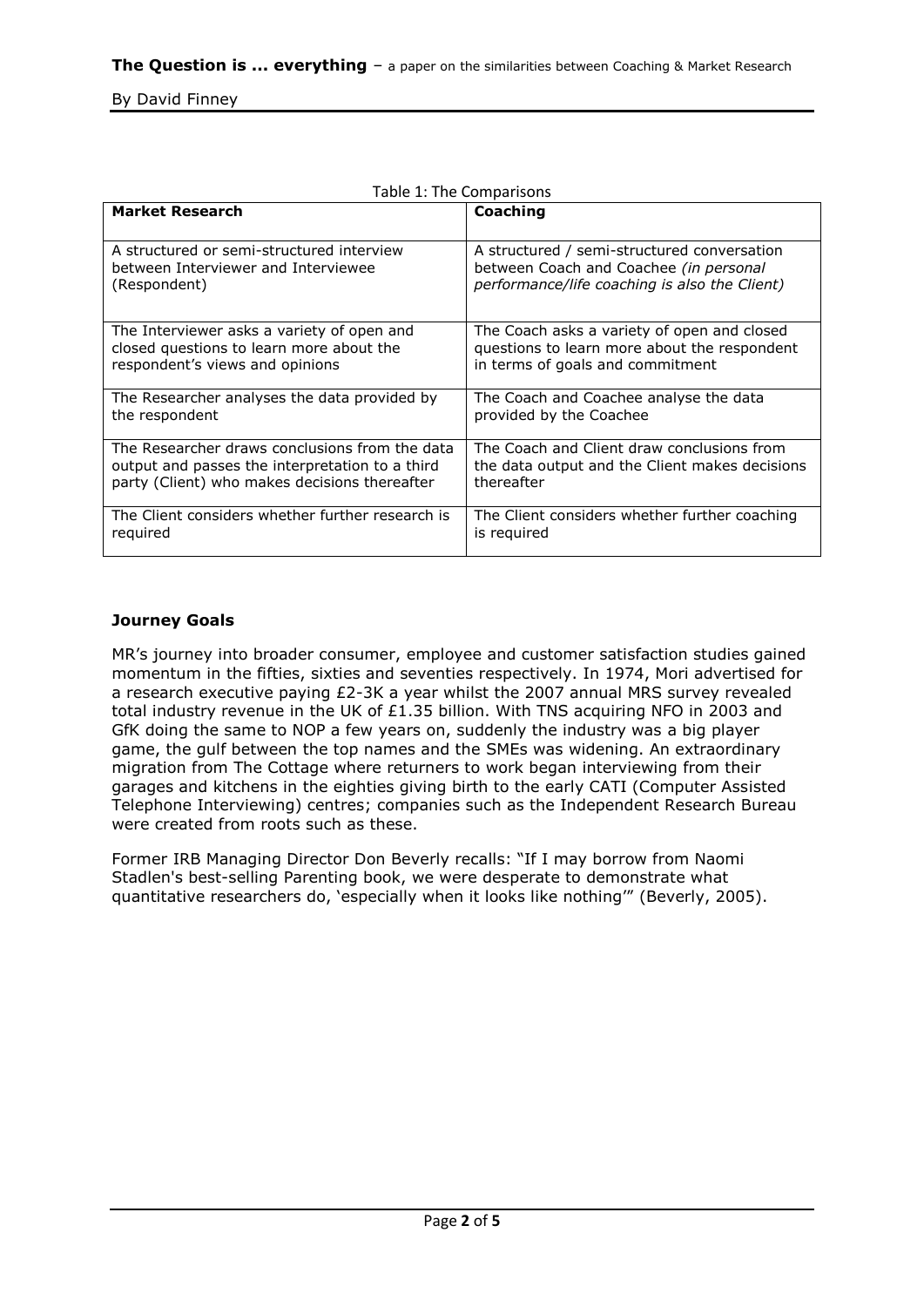With The Question as its power-tool MR went from strength to strength although learned a few hard lessons along the way; the question is only as good as its designer (The Researcher) and its deliverer (The Interviewer). Questions that are not clear lead to misinterpretation; questions that are not probed fully enough lead to insufficient data on which to make decisions; those that are too long to confusion and if too many in number the "result" is bored respondents who stop thinking and switch on auto-pilot response mechanisms. Questions need to take many things into account, principally the audience.

Coaches have similar issues to Researchers and Interviewers, in ensuring they find the right question, the right question wording and the appropriate level of probing to ensure The Big Picture is constructed. The Coach is both Researcher and Interviewer; the Coachee is often both Respondent and Client. While market research interviewers probe to the negative, Coaches probe to the negative and beyond, encouraging clients to go to places rarely visited and this can have a life-changing effect.

# **Overcoming obstacles**

The greatest challenge for Coaches may well be the cynicism of a demographic already well-practiced in holding up the crucifix to MR. Traditionally Joe Public has always liked something tangible – he's been wrestling with the invisibility of God for thousands of years and it's driven him half-insane. New Age thinking however, is fascinated by spirituality, appreciates the power of meditation and understands that some science – like magnetism - does not always make itself obviously known; it's this group that has become fascinated with coaching but it's not always easy celebrating a coaching 'result'; "especially when it looks like nothing"".

Although the sceptical public that stood in the way of Market Research needed to be won over, for every Mr Angry who viewed Double Glazing, Insurance Sales and Market Research call centres as one huge conglomerate out to ruin his evening, there were 4-5 happy respondents more than willing to take part and the occasional lady over 60 at home alone who would receive the caller with the warmth she might greet her daughter who now lives too far away to see her on a regular basis.

Coaching has its own public to win over. If The Coach doesn"t provide Advice but merely asks questions why would anyone pay for that kind of service? Such is the powerful nature of coaching it is not until you"ve coached that you marvel at its strength and not until you"ve been coached that the light bulb is illuminated. The Coach is The Mirror we have been waiting for; a chance to see exactly what is happening in our lives, to enhance our awareness to a degree where we are truly empowered to solve our own problems and find a way forward. The Coach must respect the Cynic and understand where he is coming from if he is to win him over.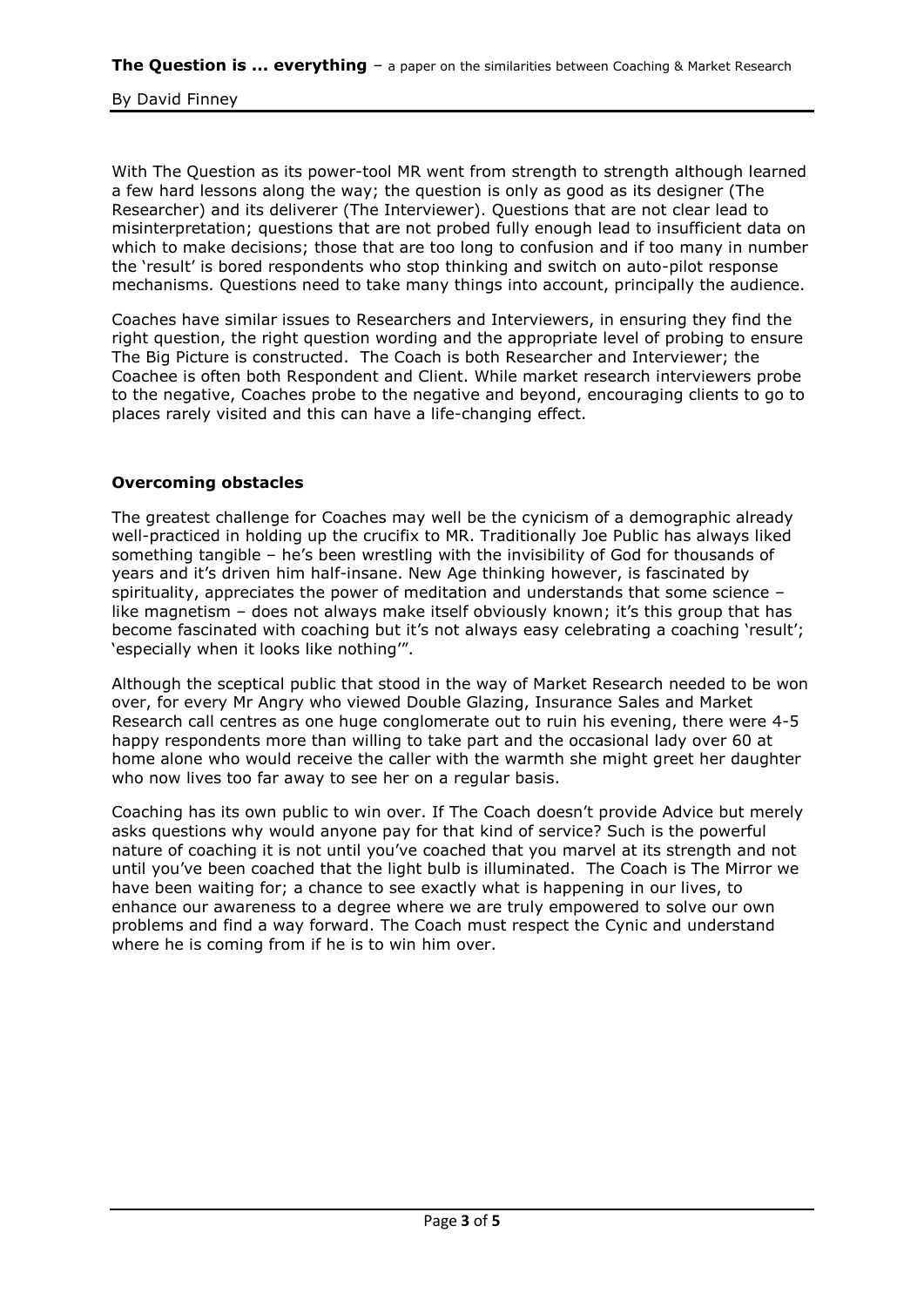# Table 2: The Sceptics

| <b>Market Research (formative years)</b>                                        | Coaching (formative years)             |
|---------------------------------------------------------------------------------|----------------------------------------|
| It's not really going to make a difference is<br>it?                            | It's just a conversation isn't it?     |
| Why go to a market research company?                                            | Why not just talk to a friend?         |
| What's the point?                                                               | What's the point?                      |
| Where's the science?                                                            | Where's the science?                   |
| You are taking advantage of the client and<br>also the respondent's good nature | You are taking advantage of the client |
| How do you justify the costs?                                                   | How do you justify the costs?          |

Looking at the left hand column (Table 2) MR professionals have worked enormously hard to eradicate all of these in the latter part of the  $20<sup>th</sup>$  century; probably only the "taking advantage of respondent"s good nature" is still outstanding although Online Panels are doing a good job of handling that one with the use of points and reward programmes.

# **Reciprocal learning & development**

So how exactly can research help coaching? Aside from the evident and unlimited benefits of "Outcome Research" (Grant, 2008) there are other exciting possibilities such as satisfaction/importance graphs for the analytical client. Research in its simplest terms is feedback and it is the client who teaches the coach how to improve as much as discovering inherent qualities and skills. Questions extract information, emotions, meaning and enlightenment.

In comparing the former MR Cottage Industry having since become a global empire, one can only marvel at the huge call centres in India and the Philippines and wonder "how did we get here?" From, a coaching perspective, in 20 years will we look back and chuckle at the charm of those early telephone coaching sessions in the kitchen or face to face meetings in Starbucks? Cities filled with Coaching Telephone Centres led by one central governing body with visiting quality inspectors?

Maybe this green-hat thinking is a little too random. Whether we reach the day when everyone is a coach for someone else or where every school day contains a coaching session remains to be seen but is fascinating – if not a little scary - to ponder. If my driving instructor had used elements of Coaching in my lessons, would I have been able to park effectively the next day after passing my test? As Decouvertes said, "It is not the answer that enlightens, but the question". To conclude, in the words of Tennessee Williams "Life is an unanswered question, but let's still believe in the dignity and importance of the question".